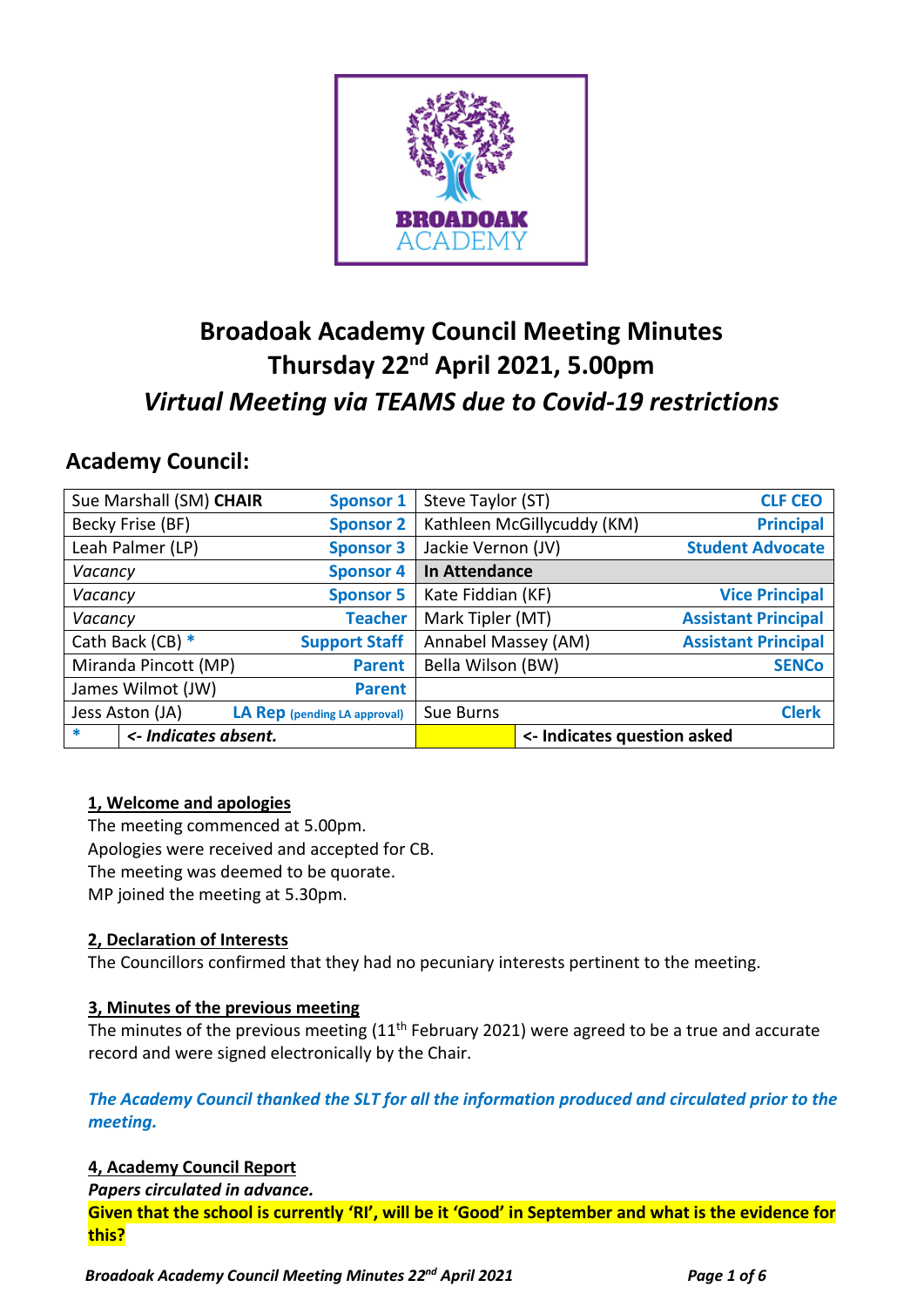The Ofsted Inspections Framework and the concerns raised in the previous report have been addressed. We have higher expectations of pupils and the curriculum in place has strong intent. We are working with the trust who are utilising subject expertise to develop the curriculum. Student voice is positive, permanent exclusions have dropped, and fixed-term exclusions have reduced significantly and are currently zero.

We are working with our stakeholders and liaising with other third-party agencies and no longer operate in isolation.

## **How does the Exclusion Policy fit into the culture of the school? What evidence do you have for the de-escalation of behaviour?**

Our Ready to Learn referrals used to remove pupils for the whole day, now it is for 10 minutes or for a session, therefore there are more opportunities for students to be referred. The adults then reflect on how they are reacting to students and they have been trained in meeting the needs of pupils and support them with managing their emotions so that they can remain in the learning.

## **What are you doing to support the teachers who are using a high number of referrals?**

Senior and Middle Leaders are supporting them to review their students with significant needs and consider what can be changed to support them. The culture in the school is now very open and staff are keen to learn from each other's best practice.

The teachers who are referring out the most are early career teachers. We have a professional support programme that encompasses safeguarding and behaviour and ethos. Some colleagues are on support

#### **Have colleagues been provided with individual action plans and structured CPD?**

We also have access to Federation CPD in planning, pedagogy,

attendance and behaviour.

**In your opinion is there sufficient professional development to improve teaching to good?** I am 100% confident in that.

plans with faculty leaders, some are working with SLT members and some are following weekly

## **Our fixed-term exclusions are lower than other CLF schools. If we are not excluding poorly behaved children, are we putting the needs of a few ahead of the needs of many?**

We have an ethos of inclusion. The behaviour in the academy has transformed since September because we are meeting the needs of *all* children. We now have the capacity within the school to cater for disruptive pupils within the school which means they are then not in the community where they could be at risk. Most of our pupils are compliant so we can now focus on their learning behaviours.

## **There has been a 79% improvement in teaching since the last academy review, what evidence do you have for this?**

My professional judgement, and that of the SLT. Our quality of education protocol means that every member of the SLT reports on the quality of education for their departments that they line manage which is then robustly challenged by the other SLT members. We are at a stage of development where everything is coming back to pedagogy and teaching and learning.

## **66% of lessons are effective or better. At what point will all our lessons be good?**

By September.

## **In the last 12 months with the restructuring of bubbles and student and teacher movements around the school, what will you adopt moving forward?**

There are several things that we have learned; the power of technology and how that has allowed us to have colleagues teach children remotely. The pre-recording of key elements of learning that we are

#### *Broadoak Academy Council Meeting Minutes 22nd April 2021 Page 2 of 6*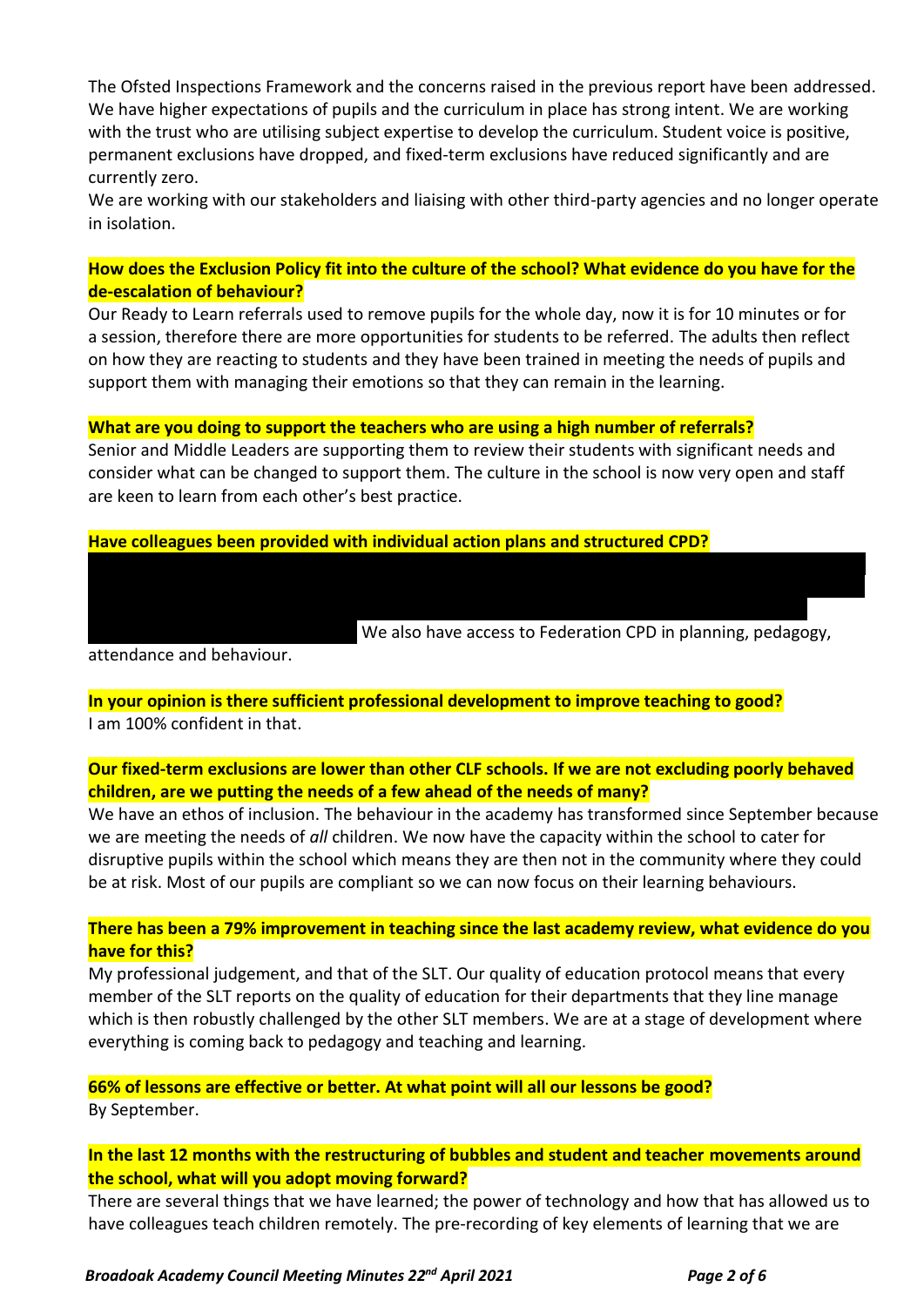keen to explore further and we have utilised having larger numbers of children in front of stronger practitioners. We are also exploring minimising the use of Supply Teachers.

## **From September will you revert to pupils moving around the school? How will you support the Y7 transition into Y8?**

We would like to return to as near to normal as possible but we have discovered that having the teachers go to the Y7s has been beneficial and therefore may encompass some of this if possible.

#### **Kate, can you explain further about 'explanations'?**

We used a week to intensively introduce students to 'explanations' which were pre-recorded by our strongest practitioners and then distributed the week commencing 8<sup>th</sup> March so that the students settled in as quickly as possible. This has been very impactful and therefore we are extending it moving forward. The explanations are very carefully scripted and then quality assured and the delivery of these also supports the CPD of the teachers. We also provide carefully crafted questions at key points which means that all classes are aligned throughout a faculty.

## **How do you determine the impact of this work and how will it contribute to the overall good outcome at the next Ofsted inspection?**

It was a short-term measure initially therefore we need to consider about sustainability and retaining the momentum. Also, having some sort of validation for the quality of the questioning.

#### **How are you getting the validation for the quality of questioning?**

The ARV will probe into this and review our quality assurance process. If our explanations are good, then the outcomes for students will improve and we should see the gap for disadvantaged children begin to close.

## **How will you ensure that teachers learn from this CPD opportunity as opposed to becoming reliant upon it?**

This is a yearlong project that includes opportunities for teachers to pre-record explanations and share them to receive feedback. Staff have embraced the technology and are open about sharing and seeking feedback. The professional development process will identify any teachers who are becoming reliant on explanations and a support plan will be provided.

#### **Is the PP gap growing?**

We have not managed to narrow the disadvantaged gap at GCSE level. However, books lower down the school indicate that the gap is beginning to narrow. We know that the quality of teaching and attendance is key for disadvantaged pupils which are both foci for this year.

#### **5, Y11 Student Outcomes – Annie Massey**

We have reviewed the data to determine which students are near to their target grade so that we can support them to reach it. Those students who have been identified as not being close to their target grade are being supported, particularly for PP and disadvantaged students. This is a very powerful and flexible way to know who requires what support, and the information is updated weekly.

#### **Are the assessments standardised across the CLF?**

The assessments are aligned to the CLF and are based on exam board materials. Each student has a 'bucket' of assessments that are delivered in controlled environments and have different weightings so that students have multiple opportunities to demonstrate what they can do. This process embraces equity within the strict CAG procedures.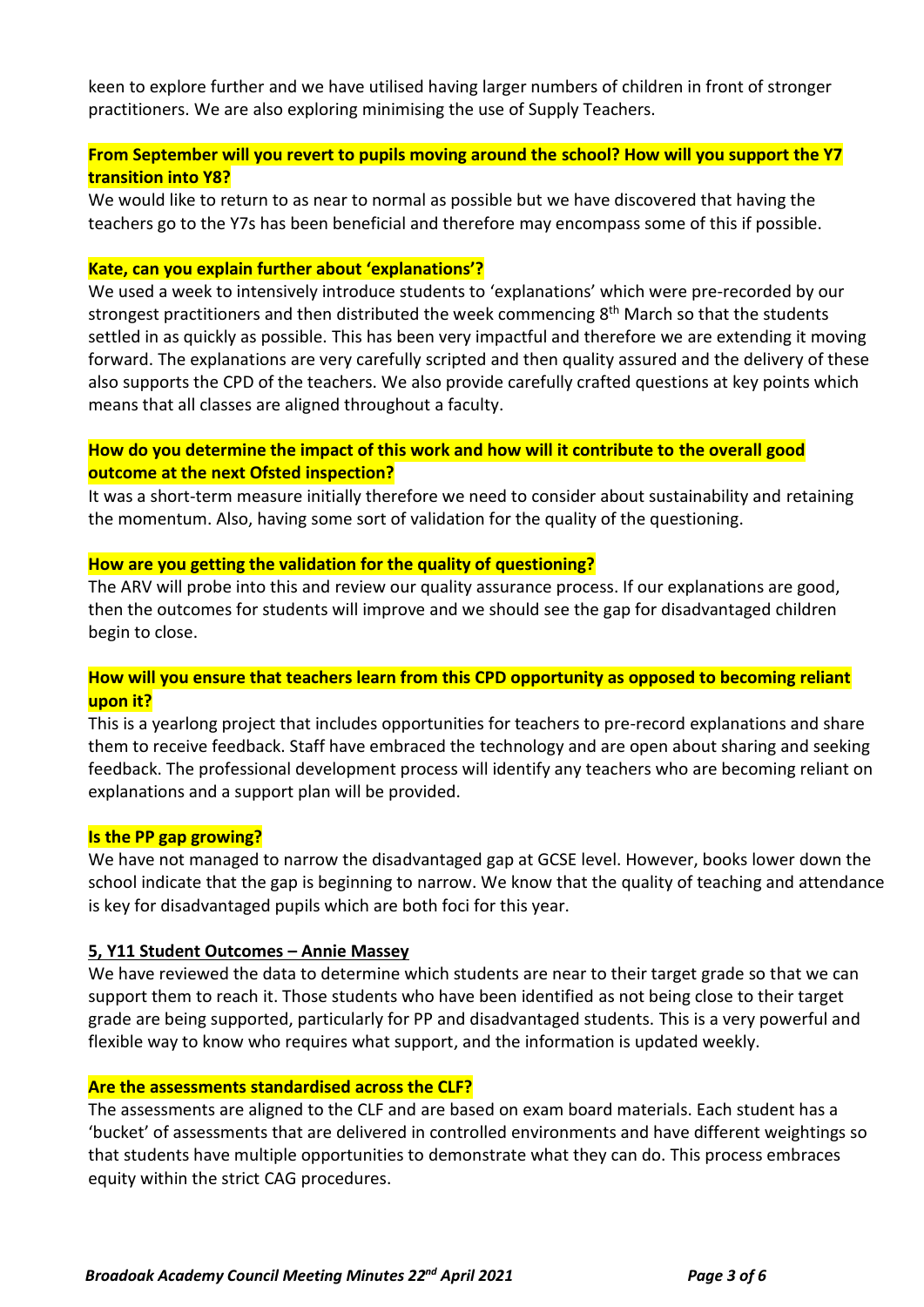#### **How do your assessments compare to other CLF schools, and nationally?**

National data is not yet available. CLF data indicates where we sit within the Federation, but we are focused on moving all our students forward. Our trajectory has been moving in the right direction for three years. Last year's CAGs were positive, and we will support our pupils to ensure that they achieve their best and we have portfolios of evidence that will withstand scrutiny.

#### **The potential grades indicate a 0.11 for Progress 8, are you confident that you will achieve that?**

This is a stretch target, but we are confident that we will continue our positive trajectory and achieve zero or above.

## **Regulators are unlikely to review data after 2019. What evidence can we utilise with regard to the narrowing of the gap?**

The SIMS data has not been analysed yet but anecdotally there is little or no gap between PP and non-PP students in English Literature. The Progress 8 prediction of PP students is -0.64 which is not acceptable, and we are focusing on that and intervening where student's do not have sufficient evidence to support their potential grade.

The Y11 TAG process will not make or break our disadvantaged closing the gap strategy, therefore we need to evidence that the gap is reducing in some curriculum areas.



#### **How many children have still not returned?**

The 37 have reduced to 8 who we are continuing to work with, and in some cases we have approached the LA for additional support in pursuing the legal recourse.

## **You have described that the school is linking to other agencies within the community. How are you linking with Avon and Somerset Police to improve safeguarding for key vulnerable children?**

We are keenly involved with Bournville One and have strong connections with the North Somerset SEND team and Wendy Packer and her inclusion team. We are also working with the CLF around NEETs (Not in Education. Employment or Training) which attendance is a key part of. We are due to meet with the Police next week to discuss some children that we are very concerned about. Where a child has not arrived at school but has left home, we flag them with the Police who have been very supportive in finding them. We are keen to develop a strategy of working proactively with other agencies to safeguard children before they are in crisis.

## **Are you able to provide data within the attendance report to provide context and the impact of interventions?**

Yes, an attendance report including the impact of attendance on interventions can be provided.

#### *Broadoak Academy Council Meeting Minutes 22nd April 2021 Page 4 of 6*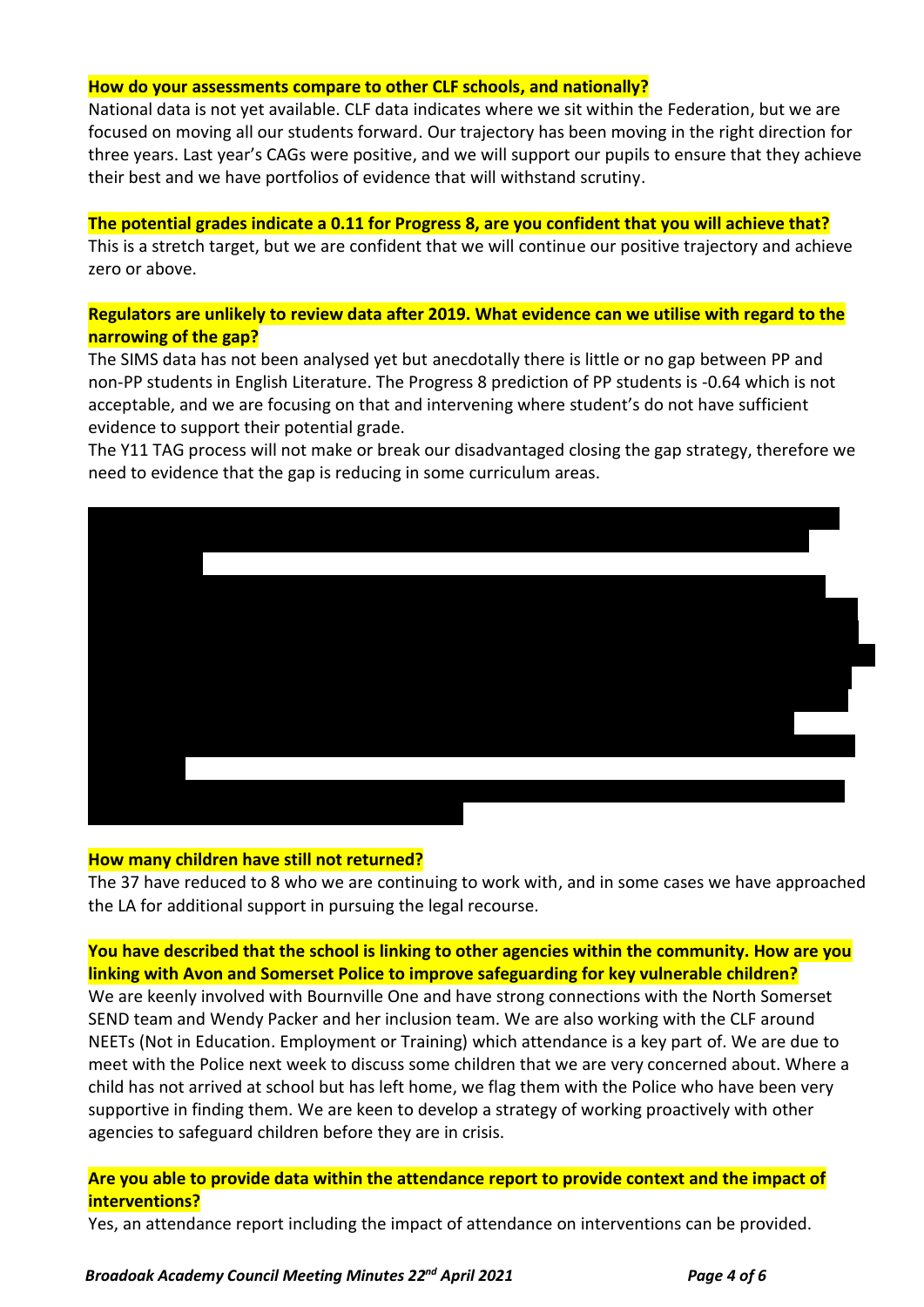## **ACTION: MT to include data within the attendance report that provides the impact on interventions.**

#### **6, Safeguarding**

We are currently completing the Safeguarding Audit. Once this is complete, we will be able to share the audit report and action plan.

We are navigating cases of County Lines within the school and are liaising with the wider Federation Safeguarding Team.

We have seen an increase in mental health issues and self-harm and are identifying the best counselling

The sexual harm and harassment agenda was brought to the fore in the media recently and is being embraced by the Federation and Broadoak who are encouraging Y11 students to design an appropriate and proportionate response.

#### **We have discussed food poverty over the last year, is there a continuing need for food parcels?**

 $T$  there has been one referred to the Director for  $\mathcal{L}_\mathcal{A}$  is a content to is being that it is being that it is being that it is being that it is being that it is being that it is being that it is being that it is

The canteen and Breakfast Club are open at school and FSM pupils can access food. Liminal families who are on the margin are directed to the Weston Food Bank. We have been proactive in working with our families to identify any who have had a change in circumstance, and then we submitted FSM applications on their behalf. We have also supported students with uniform supplies where required.

#### **What is your spend strategy for the catch-up funding?**

The Covid catch-up fund has been used for a Maths Mentor from Teach First who has been deployed in Y11. We have recruited an additional teacher to free up the SENCo. The remaining funds will be allocated once we determine where it will be most impactful. The trust are exploring how we support students transitioning from Y6 to Y7 over the coming months.

#### **7, Policies that require review**

- Online Safety (CLF template to note)
- Remote Learning (CLF template to note)
- SEN and Disability

**Proposal to approve the SEN and Disability Policy: SM Seconded: Show of Hands: Unanimous**

*The Academy Council requested that policies are submitted to the Academy Council in their finalised versions.*

#### **8, Governance**

The Academy Councillors were reminded to urgently complete any outstanding Nimble training and were advised that the BA SCR is impacted by non-completion.

#### **9, AOB**

The Academy Council thanked all the staff for their commitment and commented on the robustness of the Academy Parent communication.

**10, Date of Next Meeting**:

17<sup>th</sup> June 2021, 5.00pm via TEAMS

#### **Meeting ended at 7.15pm**

 *Broadoak Academy Council Meeting Minutes 22nd April 2021 Page 5 of 6*